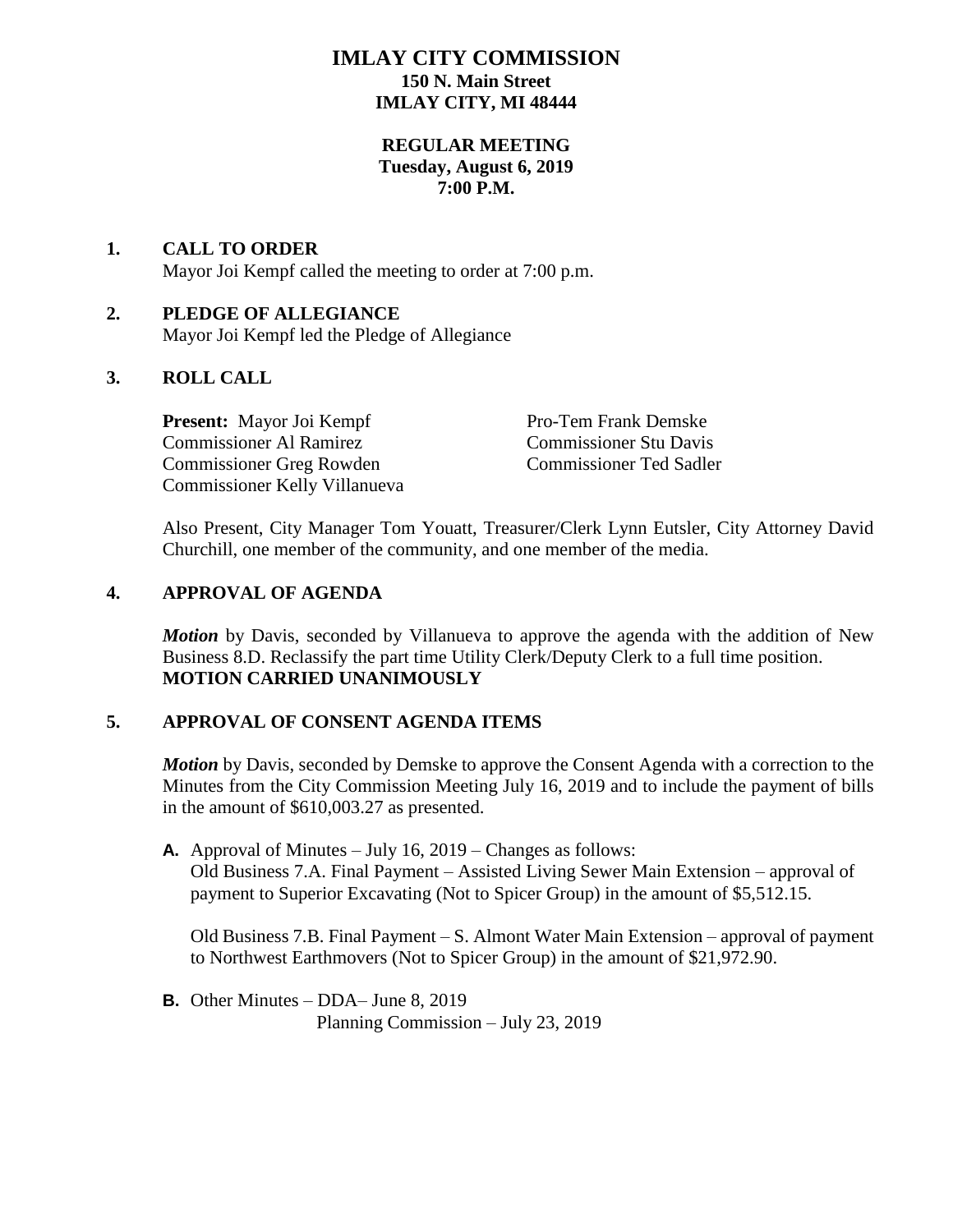| <b>C.</b> Payment of Bills in the amount of $-$ Tri-County Bank |                |  | \$428,953.91 |  |
|-----------------------------------------------------------------|----------------|--|--------------|--|
|                                                                 | Lakestone Bank |  | \$180,933.36 |  |
|                                                                 | <b>HRA</b>     |  | 116.00       |  |
|                                                                 |                |  | \$610,003.27 |  |

### **ROLL CALL VOTE**

Ayes: Demske, Ramirez, Rowden, Sadler, Davis, Villanueva, Kempf Nays: None **MOTION CARRIED UNANIMOUSLY**

#### **6. CITIZENS FROM THE FLOOR**

Leah Montroy – would like to have City Water approved for E. Borland. Appreciated the City removing a dead tree on Borland.

#### **7. OLD BUSINESS**

#### **A. Spicer Group – Final Engineering Invoice - Assisted Living Water Main Extension**

*Motion* by Davis, seconded by Sadler to approve payment to the Spicer Group for Invoice # 197205, in the amount of \$1,410.43 as presented.

#### **ROLL CALL VOTE**

Ayes: Ramirez, Rowden, Sadler, Davis, Villanueva, Demske, Kempf Nays: None

**MOTION CARRIED UNANIMOUSLY**

### **B. Spicer Group – Final Sewer Invoice - S. Almont Sanitary Sewer Extension**

*Motion* by Sadler, seconded by Ramirez to approve payment to the Spicer Group for Invoice # 197203rev, in the amount of \$2,615.50 as presented.

**ROLL CALL VOTE** Ayes: Rowden, Sadler, Davis, Villanueva, Demske, Ramirez, Kempf Nays: None **MOTION CARRIED UNANIMOUSLY**

#### **8. NEW BUSINESS**

### **A. MERS Officer and Employee Delegate to Attend MERS Conference Oct 3-4,2019**

*Motion* by Davis, seconded by Sadler to appoint Tom Youatt, Neil Collins as Voting Delegates for the City MERS Retirement Plan, allow them to attend the MERS Conference Oct 3-4, 2019, and appoint Lynn Eutsler and Jacob McConnell as alternate Delegates.

**ROLL CALL VOTE** Ayes: Villanueva, Demske, Ramirez, Rowden, Sadler, Davis, Kempf Nays: None **MOTION CARRIED UNANIMOUSLY**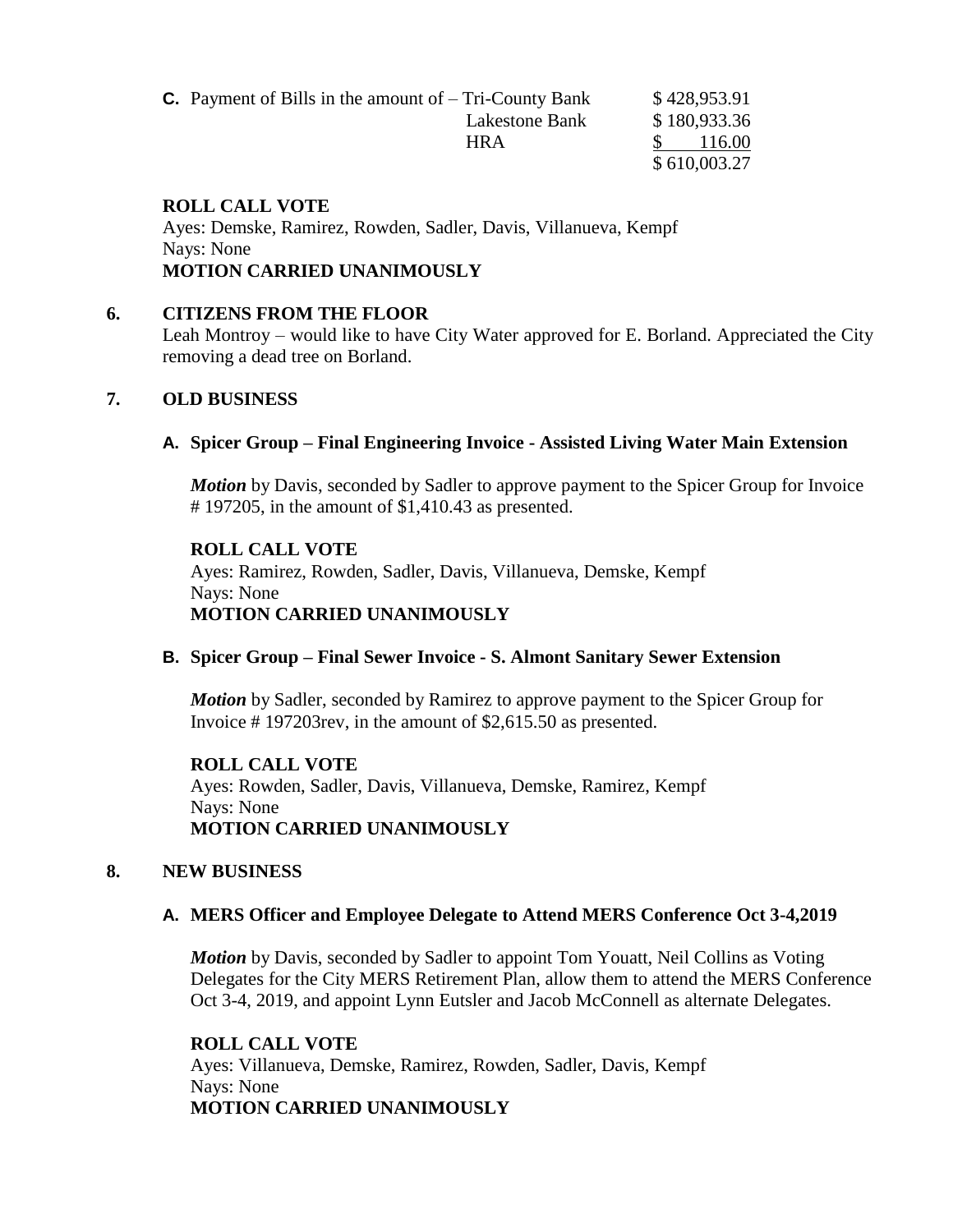## **B. Water Main Proposal – East Borland Rd**

City Manager Tom Youatt presented a Proposal from the Spicer Group for Water Main Extension on E. Borland Rd. Currently there are 4 residents on E. Borland that do not have City Water. The City has the funds to complete this project and strongly supports providing all City services to the Citizens/Taxpayers.

*Motion* by Davis, seconded by Ramirez to approve the proposal from the Spicer Group for Water Main Extension on E. Borland Rd in the amount of \$115,000.00 as presented.

### **ROLL CALL VOTE**

Ayes: Davis, Villanueva, Demske, Ramirez, Rowden, Sadler, Kempf Nays: None **MOTION CARRIED UNANIMOUSLY**

### **C. Superior Contracting Group – First Payment – Fire Hall Construction**

*Motion* by Demske, seconded by Davis to approve the first Fire Hall project payment to Superior Contracting Group in the amount of \$184,569.50 as presented.

### **ROLL CALL VOTE**

Ayes: Sadler, Davis, Villanueva, Demske, Ramirez, Rowden, Kempf Nays: None **MOTION CARRIED UNANIMOUSLY**

#### **D. Reclassify the part time Utility Clerk/Deputy Clerk to a full time position**

City Manager Tom Youatt presented the Cost Analysis for Reclassification of the Utility Clerk/Deputy Clerk from a part time position to a full time position. This is an important position handling all of the Water/Sewer billings for the City and working with the City Clerk on Elections. The City is busy and warrants the need for a full time Utility/Deputy Clerk.

*Motion* by Davis, seconded by Villanueva to approve the reclassification of the Utility Clerk/Deputy Clerk to a full time position as presented.

### **ROLL CALL VOTE**

Ayes: Demske, Ramirez, Rowden, Sadler, Davis, Villanueva, Kempf Nays: None **MOTION CARRIED UNANIMOUSLY**

### **9. MANAGERS REPORT**

City Manager Tom Youatt presented a letter received from Lapeer Development Corporation thanking the City for the economic investment of \$6,500 for the period covering July 1, 2019 - June 30, 2020. Youatt stated that he has made a good contact with CN Railroad and they have discussed the Train Bridge over M53. They are going to quote painting the bridge and look into options for a walking path under the bridge. Youatt and the City Planning/Zoning Administrator have been in review of the International Property Maintenance Code. The Maintenance Codes will make the process of dealing with Blight in the City easier. DTE has started replacing the lighting on M53 to LED's. Pavement Stripping is almost complete. The Fire Hall construction has been slower than expected. The Contractor was having a problem getting the correct Anchor Bolts. They should get the correct ones this week. The skeleton of the Fire Hall should be up by September 13<sup>th</sup>.